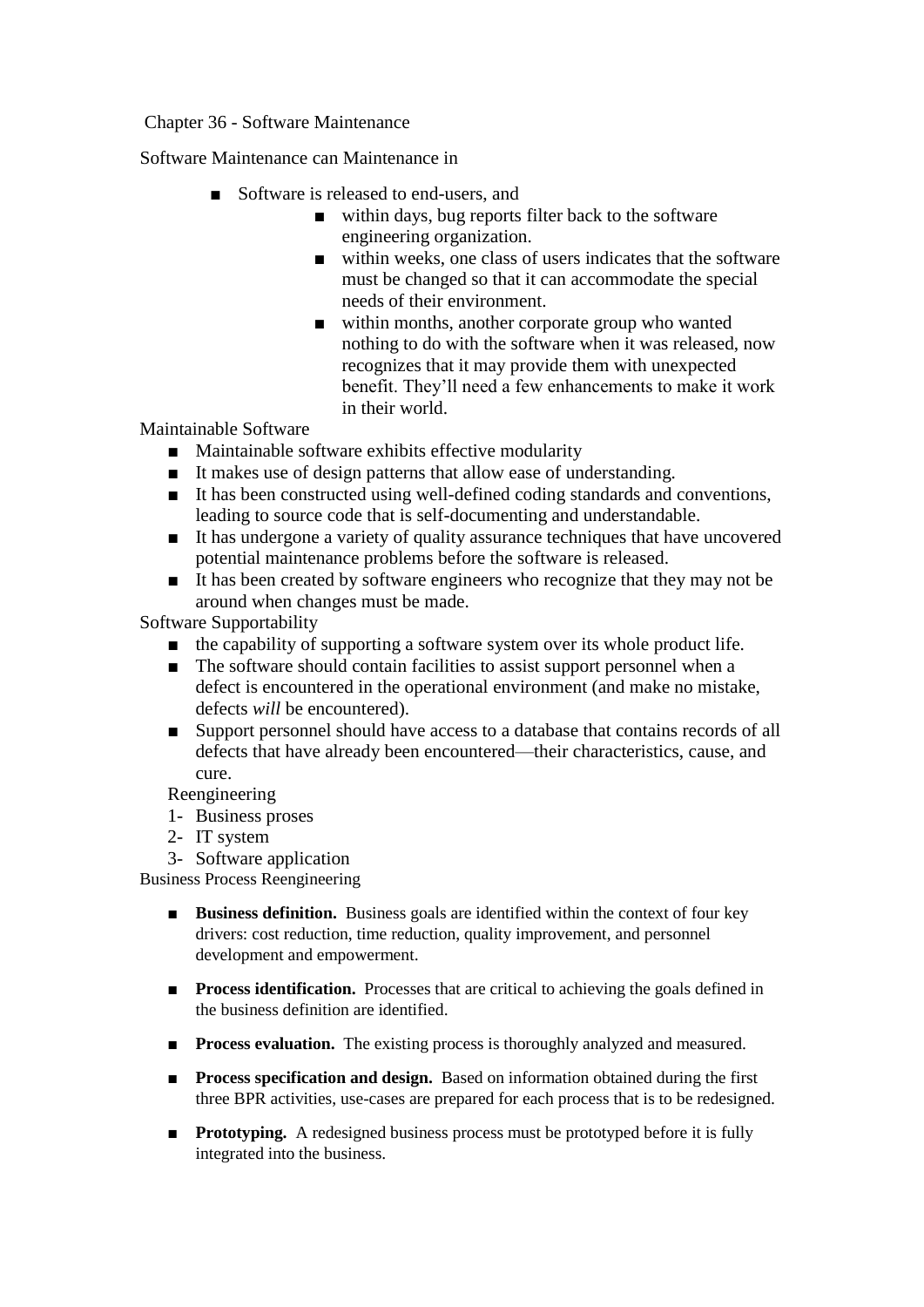■ **Refinement and instantiation.** Based on feedback from the prototype, the business process is refined and then instantiated within a business system.

BPR Principles

- Organize around outcomes, not tasks.
- Have those who use the output of the process perform the process.
- Incorporate information processing work into the real work that produces the raw information.
- Treat geographically dispersed resources as though they were centralized.
- Link parallel activities instead of integrated their results. When different
- Put the decision point where the work is performed, and build control into the process.
- Capture data once, at its source.

Document Restructuring

- *Creating documentation is far too time consuming.* If the system works, we'll live with what we have. In some cases, this is the correct approach.
- *Documentation must be updated, but we have limited resources.* We'll use a "document when touched" approach. It may not be necessary to fully redocument an application.
- *The system is business critical and must be fully redocumented.* Even in this case, an intelligent approach is to pare documentation to an essential minimum Code Restructuring
- Source code is analyzed using a restructuring tool.
- Poorly design code segments are redesigned
- Violations of structured programming constructs are noted and code is then restructured (this can be done automatically)
- The resultant restructured code is reviewed and tested to ensure that no anomalies have been introduced
- Internal code documentation is updated.

## Forward Engineering

1.The cost to maintain one line of source code may be 20 to 40 times the cost of initial development of that line.

2.Redesign of the software architecture (program and/or data structure), using modern design concepts, can greatly facilitate future maintenance.

3.Because a prototype of the software already exists, development productivity should be much higher than average.

4.The user now has experience with the software. Therefore, new requirements and the direction of change can be ascertained with greater ease.